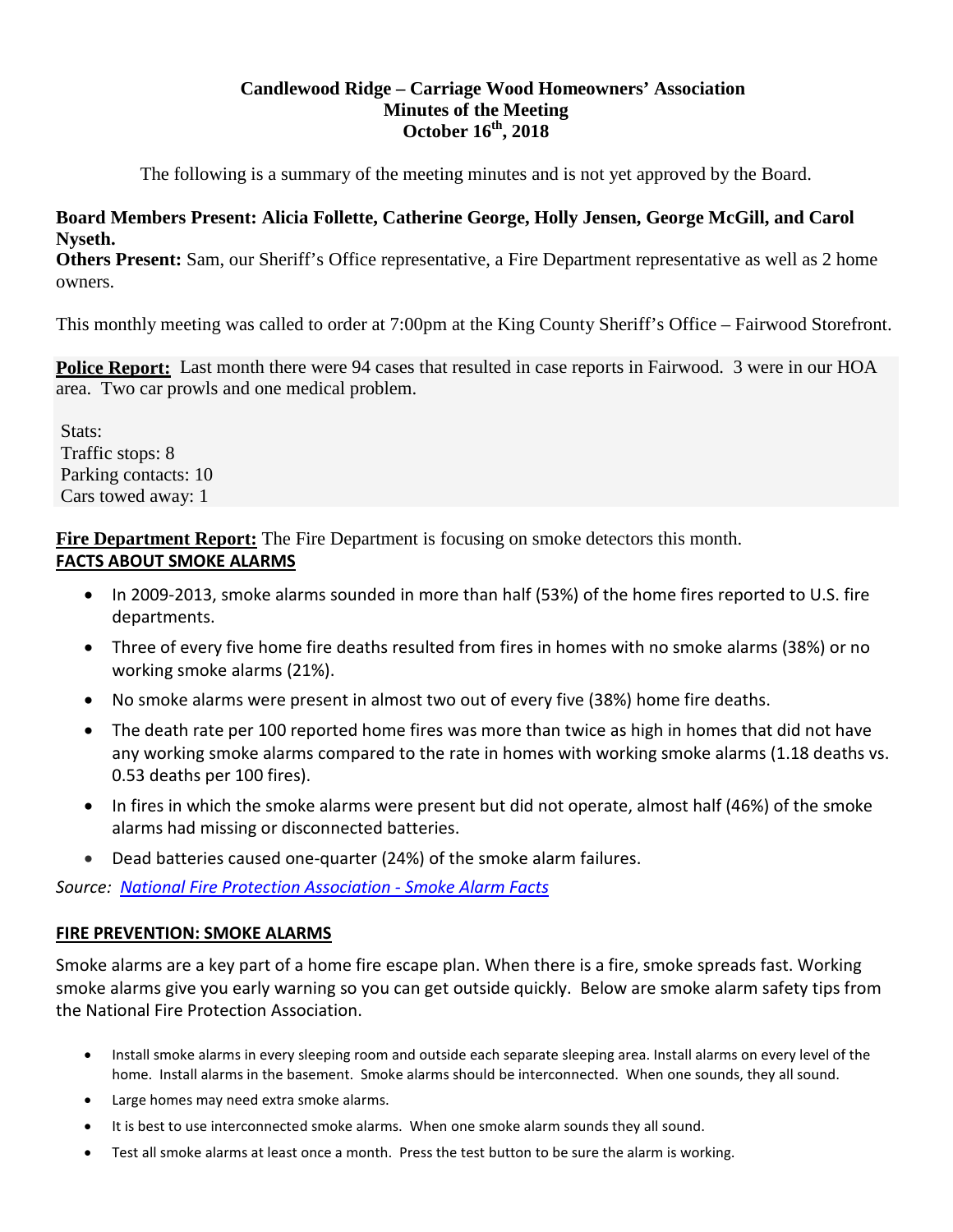- Today's smoke alarms will be more technologically advanced to respond to a multitude of fire conditions, yet mitigate false alarms.
- A smoke alarm should be on the ceiling or high on a wall. Keep smoke alarms away from the kitchen to reduce false alarms. They should be at least 10 ft (3 meters) from the stove.
- People who are hard-of-hearing or deaf can use special alarms. These alarms have strobe lights and bed shakers.
- Replace all smoke alarms when they are 10 years old.
- Smoke alarms are an important part of a home fire escape plan.

*Source: [National Fire Protection Association -](https://www.nfpa.org/Public-Education/By-topic/Smoke-alarms/Safety-messages-about-smoke-alarms) Smoke Alarm Safety*

#### **FIRE PREVENTION: PLAN YOUR ESCAPE**

Make a home escape plan. Fire can spread rapidly through your home, leaving you as little as one or two minutes to escape safely once the smoke alarm sounds. A closed door may slow the spread of smoke, heat and fire but it won't stop it. So pull together everyone in your household and make a plan.

#### *Escape Planning Tips:*

- Know your exits for your escape plan. Also, mark the location of each smoke alarm in your escape plan.
- NFPA code requires interconnected smoke alarms throughout the home. When one sounds, they all sound.
- Make sure escape routes are clear of debris and doors and windows open easily.
- Choose an outside meeting place (i.e. neighbor's house, a light post, mailbox, or stop sign) a safe distance in front of your home where everyone can meet after they've escaped. Make sure to mark the location of the meeting place on your escape plan.
- Go outside to see if your street number is clearly visible from the road. If not, paint it on the curb or install house numbers to ensure that responding emergency personnel can find your home.
- Have everyone memorize the emergency phone number of the fire department. That way any member of the household can call from a neighbor's home or a cellular phone once safely outside.
- If there are infants, older adults, or family members with mobility limitations, make sure that someone is assigned to assist them in the event of an emergency. Assign a backup person too, in case the designee is not home during the emergency.
- If windows or doors in your home have security bars, make sure they have emergency release devices so they can be opened immediately in an emergency. Emergency release devices won't compromise your home security.
- Tell guests or visitors to your home about your family's fire escape plan. When staying overnight at other people's homes, ask about their escape plan. If they don't have a plan in place, offer to help them make one. This is especially important when children are permitted to attend "sleepovers" at friends' homes.
- If the smoke alarm sounds, get outside and stay outside. Respond quickly get up and go, remember to know two ways out of every room, get yourself outside quickly, and go to your outside meeting place with your family. Closing doors on your way out **slows** the spread of fire, giving you more time to safely escape.
- Once you're out, stay out! Under no circumstances should you ever go back into a burning building. If someone is missing, inform the fire department dispatcher when you call. Firefighters have the skills and equipment to perform rescues.
- In some cases, smoke or fire may prevent you from exiting your home or apartment building. In a situation like this, seal yourself in for safety". Close all doors between you and the fire. Use duct tape or towels to seal the door cracks and cover air vents to keep smoke from coming in. If possible, open your windows at the top and bottom so fresh air can get in. Call the fire department to report your exact location. Wave a flashlight or light-colored cloth at the window to let the fire department know where you are located.

#### *Put your plan to the test*

- Practice your home fire escape plan twice a year, making the drill as realistic as possible.
- Make arrangements in your plan for anyone in your home who has a disability.
- Allow children to master fire escape planning and practice before holding a fire drill at night when they are sleeping. The objective is to practice, not to frighten, so telling children there will be a drill before they go to bed can be as effective as a surprise drill.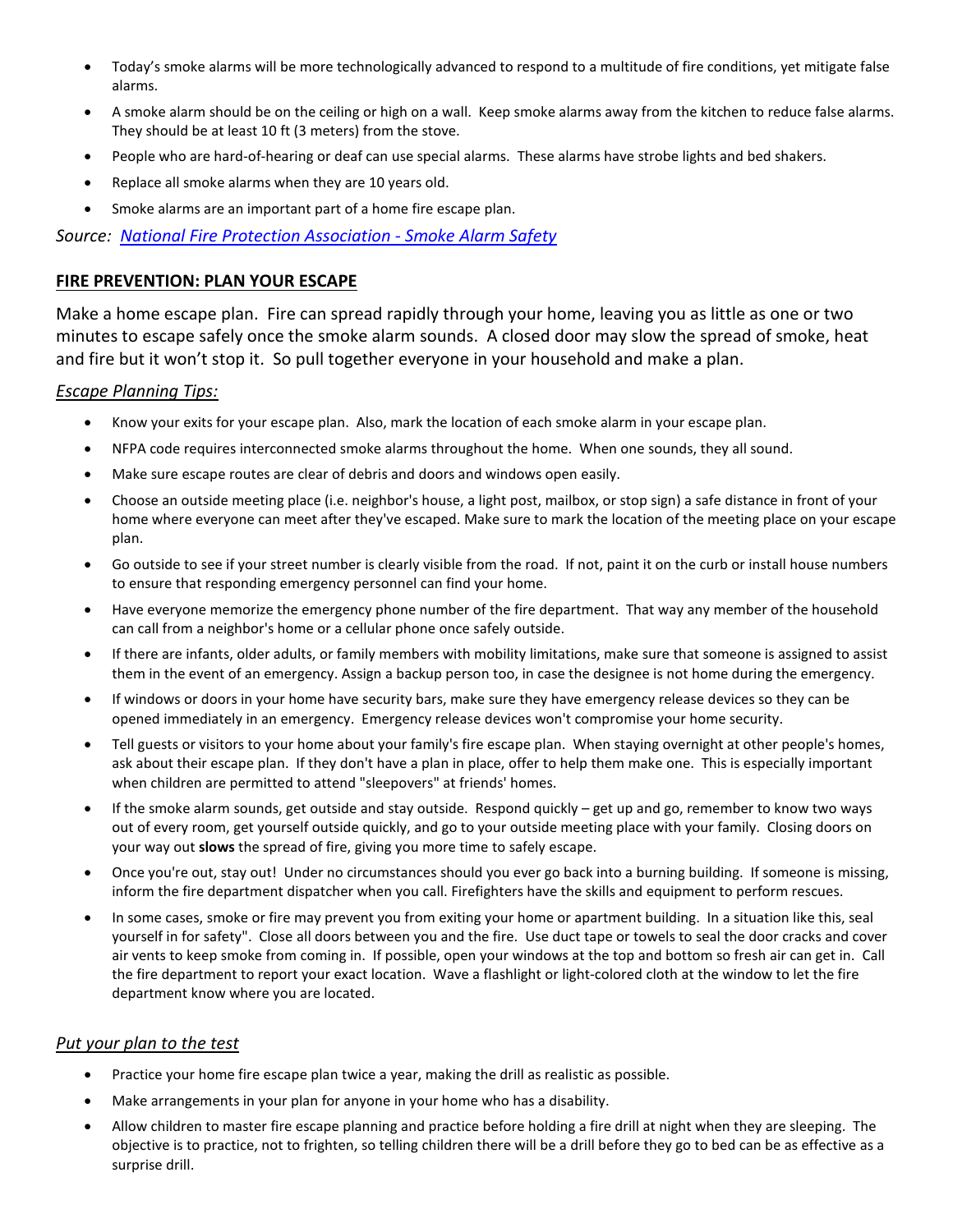- It's important to determine during the drill whether children and others can readily waken to the sound of the smoke alarm. If they fail to awaken, make sure that someone is assigned to wake them up as part of the drill and in a real emergency situation.
- If your home has two floors, every family member (including children) must be able to escape from the second floor rooms. Escape ladders can be placed in or near windows to provide an additional escape route. Review the manufacturer's instructions carefully so you'll be able to use a safety ladder in an emergency. Practice setting up the ladder from a first floor window to make sure you can do it correctly and quickly. Children should only practice with a grown-up, and only from a first-story window. Store the ladder near the window, in an easily accessible location. You don't want to have to search for it during a fire.
- Always choose the escape route that is safest the one with the least amount of smoke and heat but be prepared to escape under toxic smoke if necessary. When you do your fire drill, everyone in the family should practice getting low and going under the smoke to your exit.

*Source: [National Fire Protection Association -](https://www.nfpa.org/Public-Education/By-topic/Safety-in-the-home/Escape-planning) Escape Planning*

**Approval of Last Month's Minutes:** The previous month's minutes (August) could not be approved as only 2 of the three BOD members present had attended that meeting. August and September's minutes were approved this month

**Homeowner Concerns:** One H.O. present did not have any issues. He just wanted to pay his dues after which he left. The second one had information that was discussed in an executive session.

#### **Legal and Insurance Report:**

We had a quick executive session so that the Legal chair could leave.

# **Committee Reports:**

#### **Common Areas Maintenance Report:**

• NOW THAT FALL IS HERE --Reminder to all Homeowners – It is our responsibility (Not King County's) to keep the street drains clear. Please clear the debris and leaves from the drains by your house and at the ends of your street.

• We continue to have branches and trees fall onto the paths at CR Park. Please contact me at commonareas@crcwhoa.org or call 425-738-8611 #80 and leave a message if you notice any trees or branches at either park or any of the Common areas or entrances

• Reminder all dogs must be on leash – this is a King County Law as well as our policy in our HOA

PLEASE keep your street drains clear. The County does not do this it is up to each Homeowner to keep the street drains by their house clear. This means any street drain in front or on the side of your lot.

I had the water turned off and we got our final water bill for Aug, Sept. and Oct. for all three areas. CW Park was \$5966 – I know we had 2 broken heads and added 3 heads around the new BB Court and had that water on every day for about 3 weeks as well as having some on most of the afternoon for the Summer Event for the slides. This is still very high so we must have another leak somewhere, when we turn it on next year we will need to check the entire system plus the timer at the CR Parks needs upgrading.

Soos Creek W & S repaired and reset the broken sewer vault in the Cul de sac Island that was buried and got broke when we had the tree stump removed. They did not charge us but requested we notify them before we do any further work in any of the Islands. There is now excess dirt and a few large rocks that we need to have Canber take care of and I have been contacted by a HO in that Cul de sac about this and about planting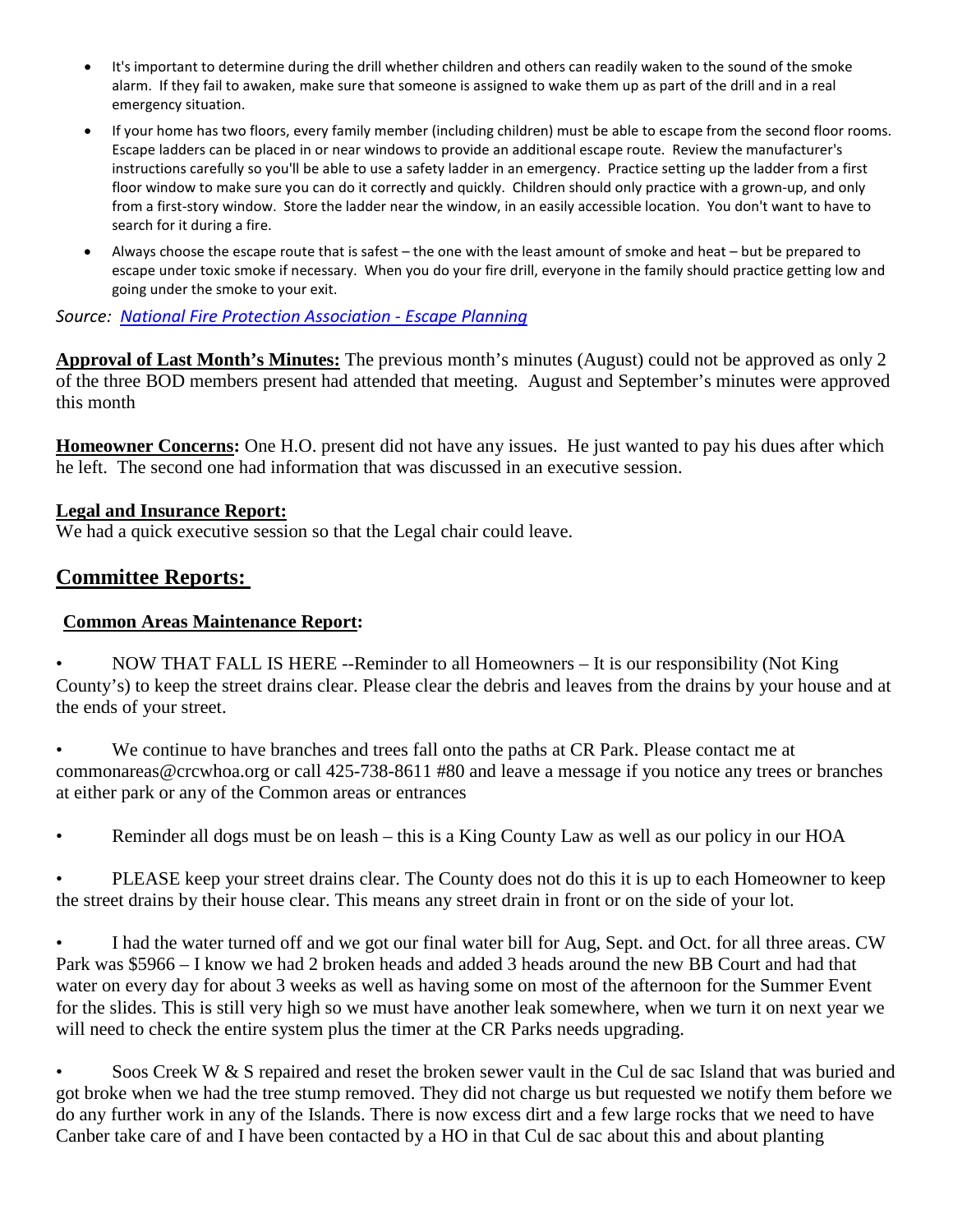something to replace the 2 trees we had to remove. The HOA will provide up to \$100 for this if any HO's want to do plantings in the Islands.

King County Sheriff Patrols and requests will now be coordinated by the CAM Chair and monthly reports will be submitted before each monthly meeting. Please contact the Board with any areas of concern and we will do our best to accommodate.

• Please keep a watch for suspicious Activity and call 911

• **Reminder:** Our parks are private parks which exist for the use and enjoyment of HOA residents, their families and guests. They are not public parks. Our park usage rules apply to everyone. Following are some of the rules that have been established to maximize safety, and minimize liability and maintenance cost:

- A. Park Hours: 9:00 am to dusk.
- B. No Smoking, alcohol, drugs, loud music, golfing, motorized vehicles or **Fireworks** are allowed.
- C. Animals must be leashed and owners are responsible for cleaning up after their animals.

## **ACC Report:**

We accept ACR requests via e-mail when the form does not need paint chips. (All paint chips must be mailed or hand delivered.) It has been noted that paint requests have been received lately without paint chips as well as requests without ACR forms. All requests must be accompanied by ACR forms which must be signed, include a valid address and phone number and, if for paint or stain, must include paint chips or samples and note which paint is for what part of the house (body, trim, deck, gutters, door, …).

ACC requests for this month were:

- 4 paint
- 2 landscaping
- 1 garage door replacement
- 1 roof
- 1 shed
- 1 window removal
- 1 front door replacement

## **Complaints Negotiations Report:**

One barking dogs complaint this month.

## **Treasurer's Report:**

No problems, pretty good.

## **Legal and Insurance Report:**

See executive session.

## **Community Events Committee**

Plaque still needs to be installed in CW park.

# **Cul-de-Sac Committee**

No report this month.

## **Web Site:**

No report this month.

## **Capital Improvement Committee:**

No report this month.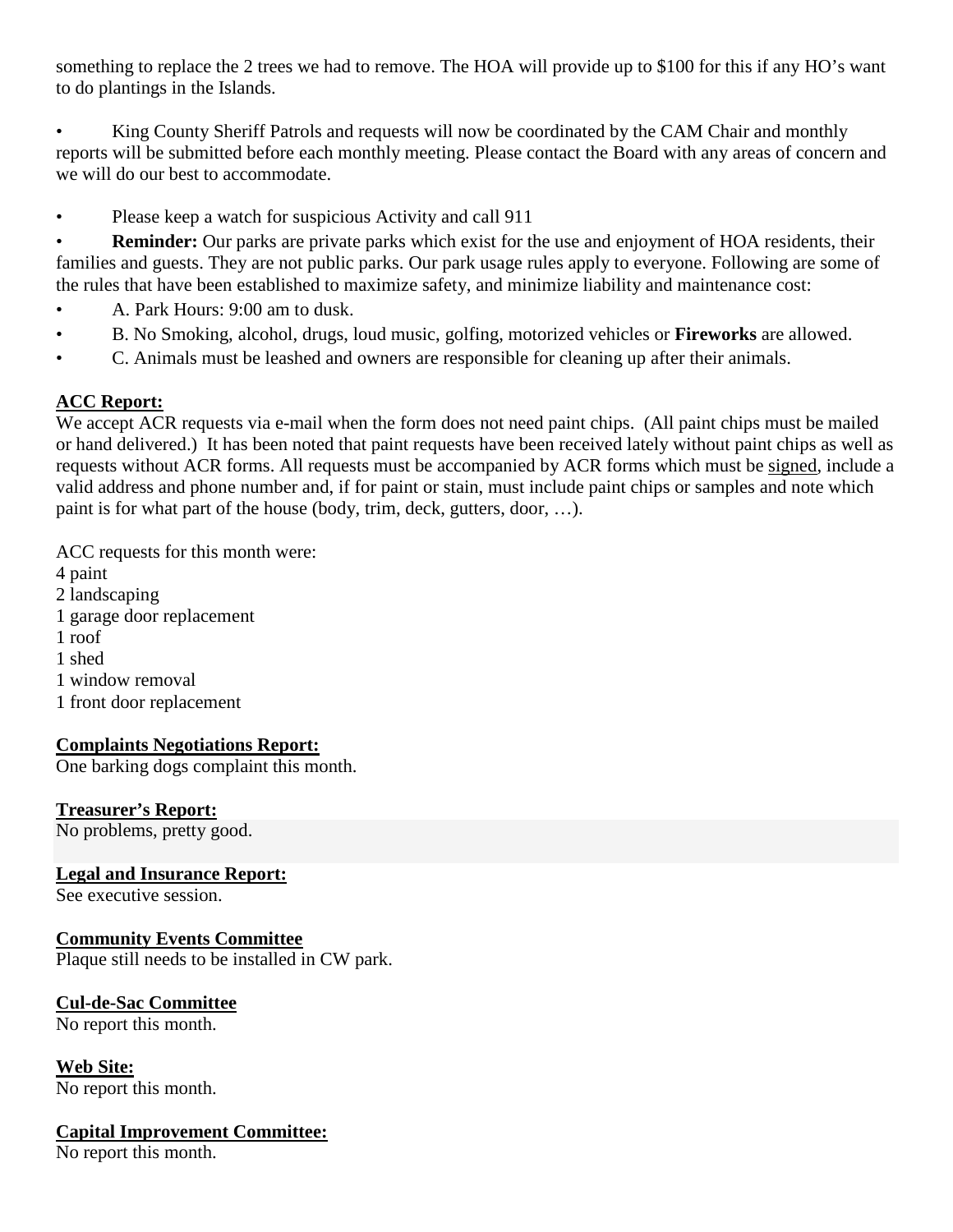#### **Nominating Committee**

No report this month but still need two new Board members.

#### **Old Business:**

The ACC guidelines have been modified and more modifications were recommended.

#### **New Business:**

20119 budget – it was recommended that our bookkeeper get a raise this next year as she did not get one in 2018.

#### **We need two volunteers to join the Board as one of our 2017 members was not able to continue and we were down by one already.**

If you would like to give us your email address in order to be added to our email announcements please send your info to [bookkeeper@crcwhoa.org.](mailto:bookkeeper@crcwhoa.org) No one will see your email and we will not give it to anyone.

#### **Executive session:**

A short executive session was help

Roles for the 2018 HOA Board Members

| George McGill           | President / Common Areas Chair / Cul-de-sac Chair |
|-------------------------|---------------------------------------------------|
| <b>Catherine George</b> | Reporting Secretary / ACC Chair / Web Master      |
| Alicia Follette         | Complaints / Treasurer                            |
| Carol Nyseth            | Vice President                                    |
| <b>Holly Jensen</b>     | <b>Community Events Committee Chair</b>           |
| *Don Nelson             | Legal and Insurance                               |
|                         | * Volunteer, not a Board Member                   |
|                         |                                                   |

**Special Topics:** Visit our Website and contact the HOA via Email at:

Web – [www.crcwhoa.org](http://www.crcwhoa.org/) Facebook - Candlewood Ridge/Carriagewood HOA Email – [president@crcwhoa.org](mailto:president@crcwhoa.org) [info@crcwhoa.org](mailto:info@crcwhoa.org) [architecture@crcwhoa.org](mailto:architecture@crcwhoa.org) If you would like to give us your email address in order to be added to our email announcements please send your info to [bookkeeper@crcwhoa.org.](mailto:bookkeeper@crcwhoa.org) Please visit us on Facebook also.

A motion was made to adjourn the main meeting at 7:40pm.

#### **Next Board Meetings:**

- November  $20^{th}$ , 2018
- December  $18^{th}$ , 2018
- January  $15<sup>th</sup>$ , 2019
- February  $19<sup>th</sup>$ , 2019
- March  $19<sup>th</sup>$ , 2019
- April  $16^{th}$ , 2019
- May  $21^{st}$ , 2019
- June  $18^{th}$ , 2019
- July  $16^{th}$ , 2019
- August  $20^{th}$ , 2019